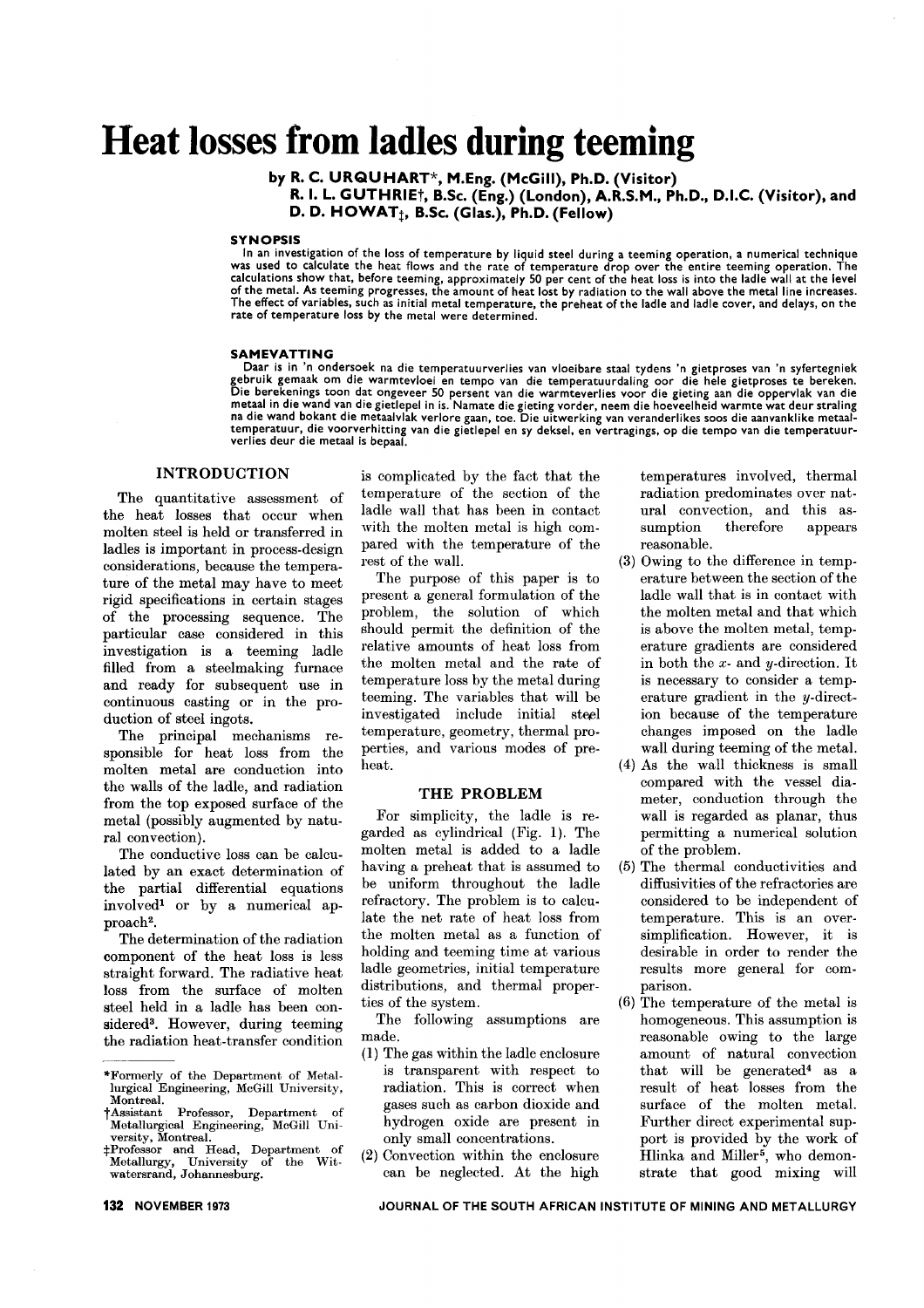

Fig. I-Dimensions of the refractory ladle, and the data used in the calculations

occur under conditions approximating those considered here.

- (7) All surfaces are grey, and are diffuse emitters and reflectors of radiation. This is a normal assumption and seems justified here, where rough surfaces of not readily defined radiation properties are being considered.
- (8) The temperature outside the walls is constant at the ambient temperature.
- (9) The surface of the molten steel is free of slag. The effect of slag on

| Initial metal temperature         | 1540 °C                                                       |
|-----------------------------------|---------------------------------------------------------------|
| Ladie preheat                     | 400 °C                                                        |
| Cover preheat                     | $21^{\circ}$ C                                                |
| Ambient temperature               | 20 °C                                                         |
| Thermal conductivity              | 0,002 5 cal cm <sup>-1</sup> s <sup>-1</sup> °C <sup>-2</sup> |
| Heat capacity of refractory       | 0,156 cal $g^{-1}$ °C <sup>-1</sup>                           |
| Thermal diffusivity of refractory | 0.008 05 cm $3s - 1$                                          |
| Heat capacity of molten steel     | 0,184 cal $g^{-1}$ °C <sup>-1</sup>                           |
| Molten steel emissivity           | 0,28                                                          |
| Refractory emissivity             | 0.75                                                          |
| Density of molten steel           | 7,20 g cm <sup>-3</sup>                                       |
| Density of refractory             | $1,99$ g cm <sup>-3</sup>                                     |
| Casting rate                      | $1,47$ t min <sup>-1</sup>                                    |
| Holding time                      | 40 min                                                        |
|                                   |                                                               |

the radiation heat loss has been investigated by Szekely and his co-workers<sup>6, 7</sup>.

Within the framework of the assumptions, a heat balance can be established over the three bounding surfaces of the molten steel. The conduction of heat through the refractory is calculated according to the methods described by Dusinberre2. The heat-transfer coefficients for natural convection from the ladle top, walls, and bottom are taken from Schuhmann<sup>8</sup>. The radia-

tion enclosure between the upper surface of the molten steel, the ladle enclosure, and the top is treated as a three-body radiation problem 9, and the radiation emitted from the ladle enclosure is integrated numerically over the height of the ladle enclosure.

The system was solved by use of a numerical technique involving a stepwise integration. The IBM 360/ 75 digital computer of the University of the Witwatersrand was used for this purpose. Details of the numerical



Fig. 2-The rate of heat and temperature loss from the liquid steel for the conditions described in Fig. I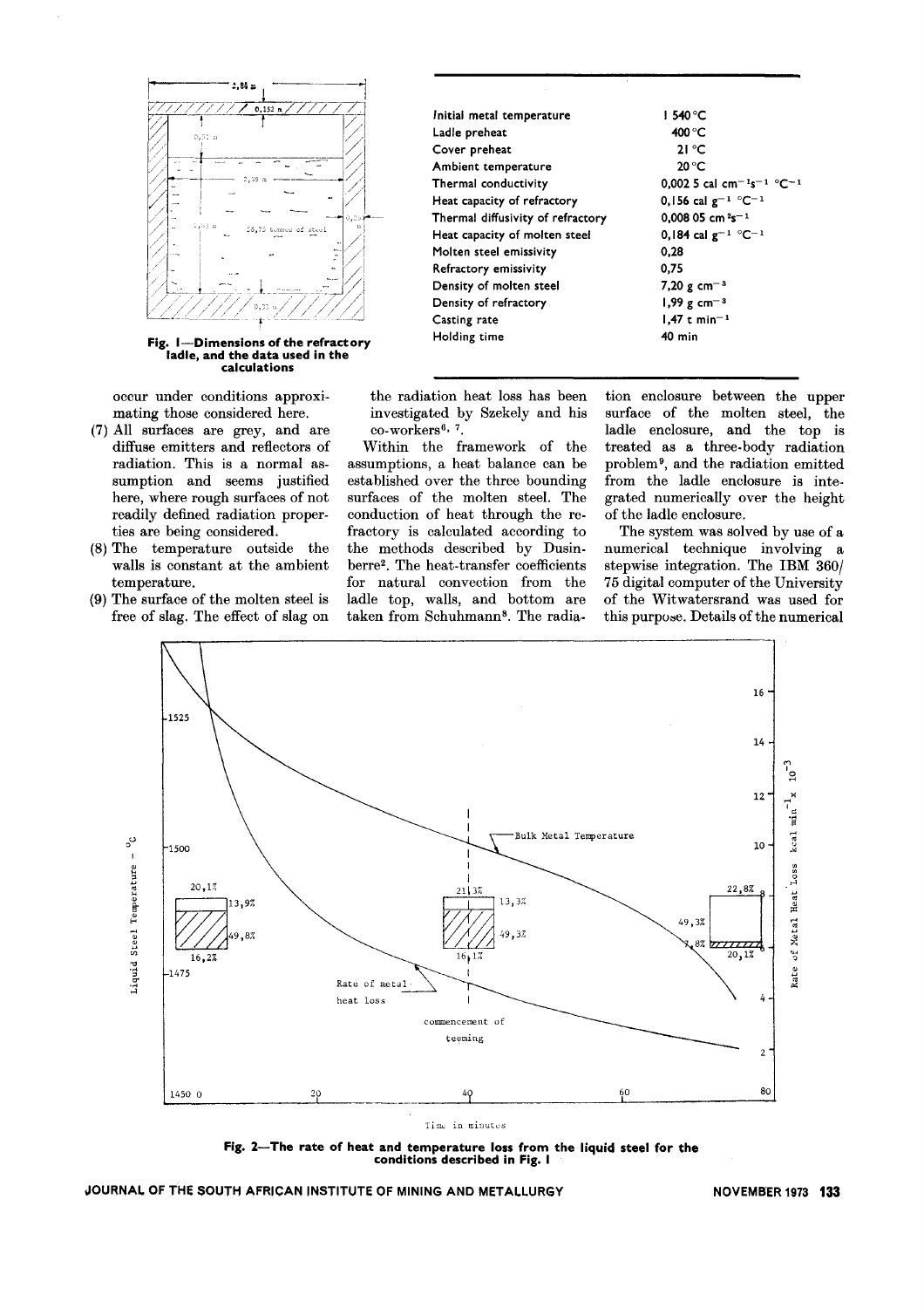technique are given in the Appendix.

#### **RESULTS**

The computed results are presented in Figs. 2 to 9, the properties used for the calculations being given in Fig. 1. The parameters were varied, the values in Fig. 1 always being used as the standard condition. The examples given here were chosen to illustrate the effect of variables that are thought to be

of significance in practice. The general case investigated is plotted in Figs. 2 and 3.

Heat is lost from the metal by radiation to the enclosure above the melt line and by conduction through



Time in minutes







Fig. 4-The variation in temperature loss from the bulk steel for different degrees of ladie fill

JOURNAL OF THE SOUTH AFRICAN INSTITUTE OF MINING AND METALLURGY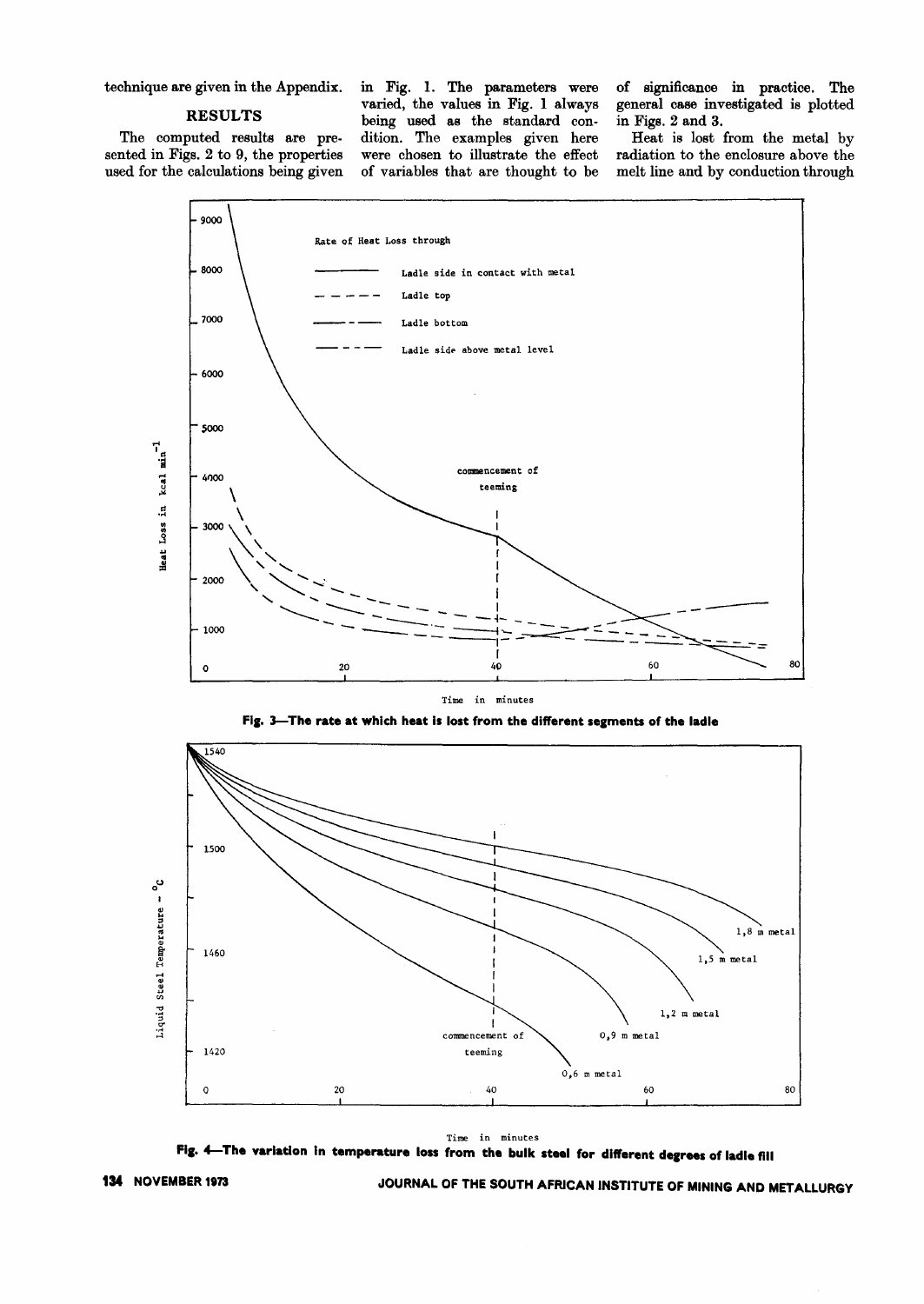

Time in minutes

Fig. 5-The variation in temperature loss from the buik steel for different<br>initial steel temperatures



Fig. 6-The effect of ladle preheat on the rate of temperature loss from the molten steel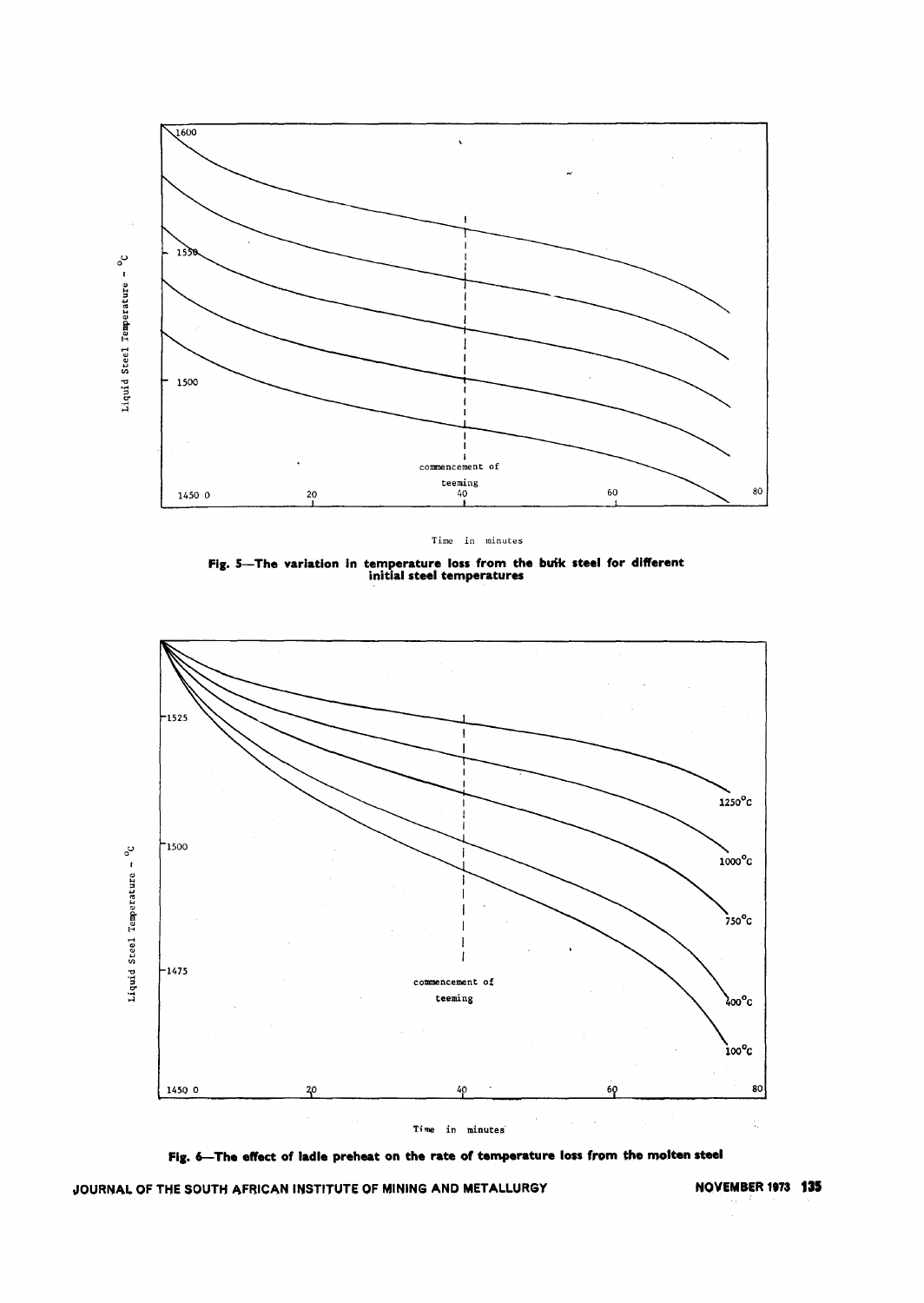

Time in minutes

**Fig. 7- The effect of ladle-top preheat on the rate of temperature 1055 from the molten steel**



**Fig. 8- The effect of delay before teeming on the rate of temperature 1055from the molten steel**

the brickwork under the melt line. As heat is lost from the metal by unsteady conduction of heat through the brickwork, the rate at which heat is lost (and thus the rate of temperature changes in the metal) decreases with time. However, during teeming a smaller and smaller volume of metal gives up approximately the same amount of heat to the brickwork, and the rate of temperature lost by the metal increases. At the end of the teeming operation, the rate of temperature loss approaches infinity, with the result that ladle skulls

would form at the later stages of teeming-a common occurrence in practice. Such severe temperature drops can be minimized by the presence of a slag layer, which in turn can eliminate the frequency and extent of ladle skull formation. Thus Fig. 4 illustrates the detrimental

#### **136 NOVEMBER 1973 JOURNAL OF THE SOUTH AFRICAN INSTITUTE OF MINING AND METALLURGY**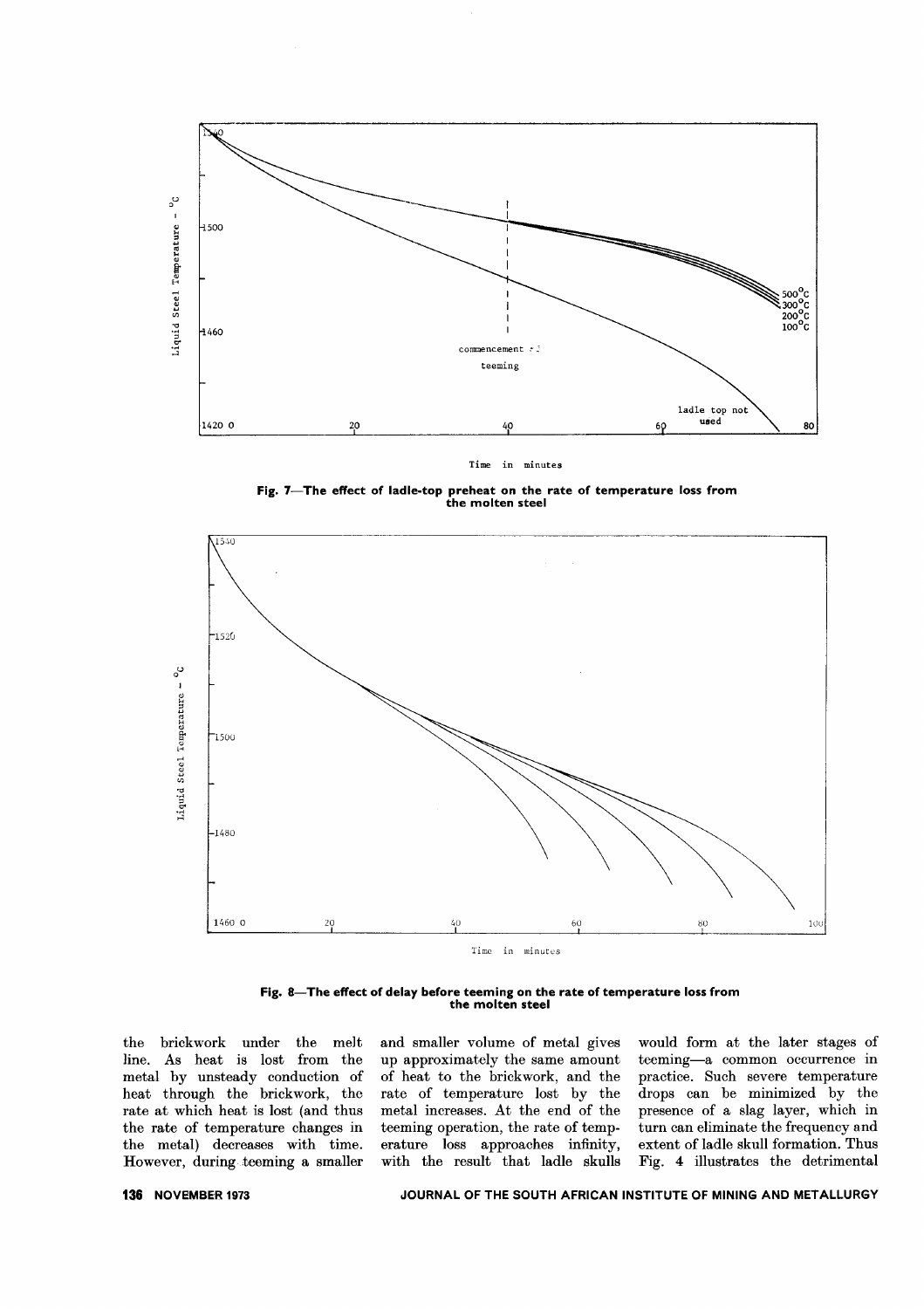effect, on the temperature of the metal, of failure to use the full capacity of the ladle.

Calculations show that the heat lost by the molten metal is used to heat up the brickwork of the ladle. This means that virtually no heat is lost through the brickwork to the surrounding air, and the ambient temperature will have relatively little effect on the heat lost by the molten metal. The outside surface of the ladle should not show any appreciable increase in temperature during the operation. Fig. 5 shows that the initial temperature of the metal has very little effect on the rate of temperature lost by the metal. Fig. 6 shows how the preheat temperature of the ladle affects the heat lost by conduction through the ladle walls. On the other hand, there is no significant gain when the cover of the ladle is preheated (Fig. 7). This is due to the relatively small surface area of the lid compared with that of the ladle. However, in the absence of a reflecting lid, the rate of heat loss of the metal is increased substantially. Fig. 8

TABLE I THE TYPES OF FIREBRICK CONSIDERED

| Type                                                               | Density             | Mean thermal<br>conductivity        | Heat capacity                          |
|--------------------------------------------------------------------|---------------------|-------------------------------------|----------------------------------------|
|                                                                    | $g \text{ cm}^{-3}$ | cal cm $^{-1}$ s $^{-1}$ °C $^{-1}$ | cal $g^{-1}$ °C <sup>-1</sup><br>0.156 |
| $41\%$ $Al_2O_3$<br>$37\frac{1}{6}$ Al <sub>2</sub> O <sub>3</sub> | 1,99<br>2.05        | 0.0025<br>0.0021                    | 0.160                                  |
| $30\frac{1}{2}$ porosity<br>Insulating brick (used only for the    | 1,84                | 0.0025                              | 0.144                                  |
| ladle bottom $\vert$ , , , ,                                       | 0.74                | 0.0009                              | 0.058                                  |

shows that the penalty for delay before the commencement of teeming is about  $\frac{1}{4}$ °C for every minute's delay.

The effect of brick quality on the rate of heat loss by the metal in the ladle was investigated. Table I lists the different bricks considered, and ,Fig. 9 shows the expected performance of the ladles when these bricks are used.

#### **CONCLUSIONS**

It has been shown that theoretical calculations can indicate the rate of heat loss from a molten metal contained in a refractory ladle. Theoretical calculations have an advantage over measurements taken

on site in that the former permit the testing of variables affecting the heat loss and indicate the amount of heat lost in each segment of the ladle.

Based on the findings presented, a number of recommendations can. be made for the reduction of heat losses. As already pointed out, ladle preheat is important, and it would be advantageous to 'up end' the ladle and play the burners on the base of the ladle, where the preheat is most useful during the teeming operation. If ladles could be re-used every two hours or so, temperature losses from the metal could be reduced. A common practical problem in the preheating of a



**Fig. 9- The effect of refractory-brick quality on the rate of temperature loss from the molten steel .**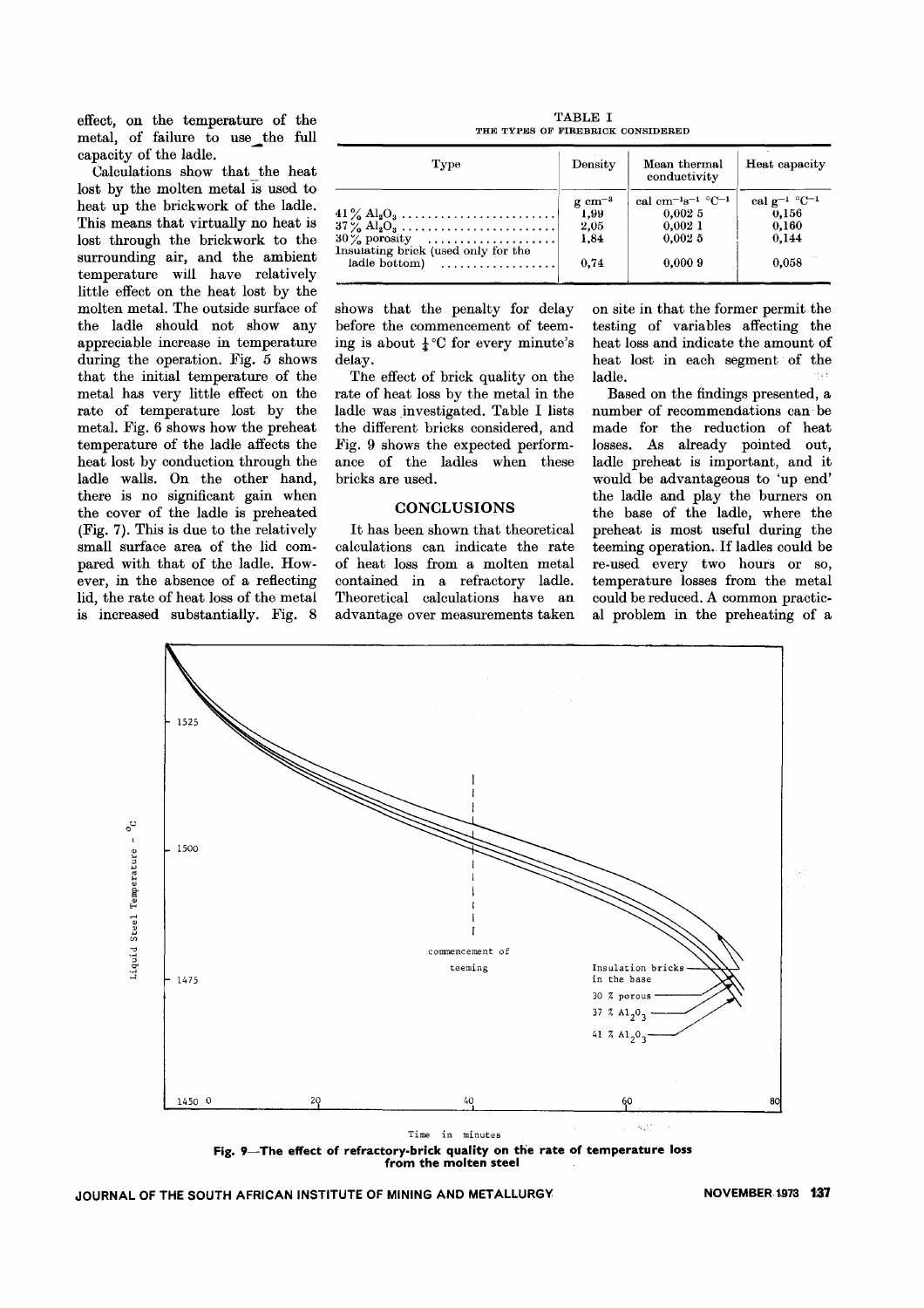ladle to a high temperature is that slag remaining in the ladle will tend to flow and clog the stopper rod. This problem can be partly overcome by use of a slide. gate nozzle.

The advantage of a ladle cover was shown to arise from the accompanying reduction of radiation

A rectangular grid was constructed over the refractory of the ladle, the ladle being regarded as four different sections: the lid, the bottom, the sides in contact with the molten metal, and the sides above the level of molten metal.

*Cover of tke Ladle*

The cover of the ladle is subdivided vertically into six slices.



*Bottom of tke Ladle*

The bottom of the ladle is subdivided vertically into thirteen slices:

|                                  | .                                                                                                                                                                                                                                                                                 |
|----------------------------------|-----------------------------------------------------------------------------------------------------------------------------------------------------------------------------------------------------------------------------------------------------------------------------------|
| momentum a                       |                                                                                                                                                                                                                                                                                   |
|                                  | the company of the contract of the company and                                                                                                                                                                                                                                    |
| <b>Construction Construction</b> | <b>Continued In the Continued Inc.</b><br>5                                                                                                                                                                                                                                       |
|                                  | ь                                                                                                                                                                                                                                                                                 |
|                                  |                                                                                                                                                                                                                                                                                   |
|                                  |                                                                                                                                                                                                                                                                                   |
|                                  | .                                                                                                                                                                                                                                                                                 |
|                                  |                                                                                                                                                                                                                                                                                   |
| With company of                  |                                                                                                                                                                                                                                                                                   |
|                                  | <b>Contract Contract Inc.</b><br><b><i><u>ALCOHOL: 12 AND 12 AND 12 AND 12 AND 12 AND 12 AND 12 AND 12 AND 12 AND 12 AND 12 AND 12 AND 12 AND 12 AND 12 AND 12 AND 12 AND 12 AND 12 AND 12 AND 12 AND 12 AND 12 AND 12 AND 12 AND 12 AND 12 AND 12 AND 12 AND 12 AND </u></i></b> |
|                                  |                                                                                                                                                                                                                                                                                   |

$$
\scriptstyle T_{1,t+}\scriptstyle\mathcal{A}t = T_M
$$

This represents the maximum heat transfer rate from the metal-a heat-transfer boundary layer is not considered.

#### losses during holding and teeming of the metal. Reduction in the emissivity of the molten steel surface by additions of vermiculite can result in a lower rate of heat loss by radiation from the steel surface. Preheating of the cover, however, offers little improvement to the operation. For good insulation, the best

refractory bricks for the ladle would have a low thermal conductivity, a low density, and a low heat capacity. Porous bricks would satisfy these requirements and could be used as a sandwich layer in the base of the ladle, which is the last part of the brickwork to be in contact with the molten metal.

#### **APPENDIX**

The initial temperature distribution was known, and the computation began by an estimation of the initial values for the heat lost by the metal to the four different sections of the ladle. The values of the net heat fluxes thus calculated

were considered constant for a finite time period (taken as 1 minute), and were used in the calculation of the temperature distribution within the system at the end of that time period.

$$
T_{7,t+}{}_{\mathcal{A}}t = T_{7,t}(1 - 2(M+H_c)) + 2MT_{6,t} + 2H_cT_A,
$$
  
\n
$$
T_{n,t+}{}_{\mathcal{A}}t = T_{n,t}(1 - 2M) + M(T_{n+1,t} + T_{n-1,t})
$$
  
\n
$$
2 \le n \le 6,
$$
 and  
\n
$$
T_{1,t+}{}_{\mathcal{A}}t = T_{1,t}(1 - 2(M+H_r)) + 2MT_{2,t} + 2H_rT_M,
$$
  
\nwhere 
$$
M = \frac{a \Delta t}{\Delta x^2},
$$
  
\n
$$
H = \frac{hM \Delta x}{k},
$$
  
\n
$$
h_c = 0,38 (T_{7,t} - T_A)^{0,25},
$$
 and  
\n
$$
h_r = \frac{q_r \Delta t}{A(T_M - T_{1,t})}.
$$

 $\dot{q}_r$  is the radiative heat flux from the surface of the molten metal.

$$
T_{n,t_{+}}{}_{\mathcal{A}}t = T_{n,t}(1 - 2M) + M(T_{n+1,t} + T_{n-1,t})
$$
  
\n
$$
2 \leq n \leq 13,
$$
  
\n
$$
T_{14,t_{+}}{}_{\mathcal{A}}t + T_{14,t}(1 - 2(M + H_c)) + 2MT_{13,t} + 2H_cT_A,
$$
  
\nwhere  
\n
$$
M = \frac{a \Delta t}{\Delta x^2},
$$
 and  
\n
$$
H_c = \frac{h_c M \Delta x}{k}.
$$

Heat loss by conduction from the determined according to the threemetal through the refractory is body enclosure described by Hottel determined according to Fourier's and Sarofim<sup>9</sup>. The three radiating

 $q=-kA\frac{dX}{dx}$  metal/refractory inter- cover of the ladle, and its side wall.  $(1 \text{ minute})$ . The heat lost from the surface of the metal by radiation is of each slice.

 $\lim_{n \to \infty} \frac{d}{dx}$   $\lim_{n \to \infty} \frac{d}{dx}$  surfaces are the molten metal, the face, where  $\dot{q}$  represents the amount The black-body radiation from the of heat lost over the time interval side wall of the ladle is the sum of of heat lost over the time interval side wall of the ladle is the sum of (1 minute). The heat lost from the black-body radiation from the area

### **138 NOVEMBER <sup>1973</sup> JOURNAL OF THE SOUTH AFRICAN INSTITUTE OF MINING AND METALLURGY**